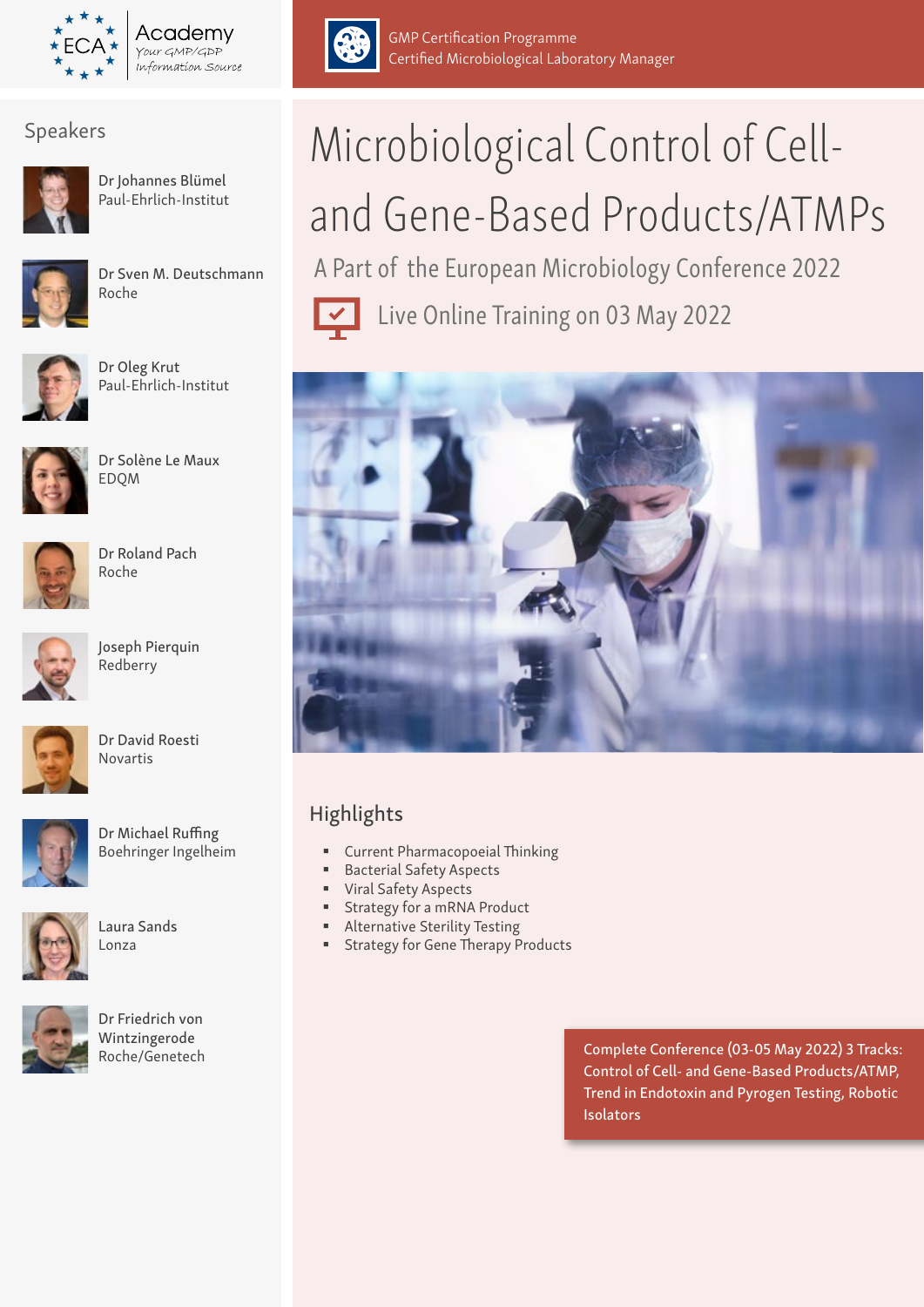# **Objectives**

The number of cell-, tissue- or gene-based advanced therapy medicinal products (ATMPs) in research, development and production is steadily increasing. Due to the very different characteristics of the biological materials, the often small batches, the limited shelf life or the bio-safety requirements of the manufacturing environment, conventional control methods can often only be used to a limited extent. Alternative approaches for microbiological control, independent whether we are talking about sterility testing, endotoxin detection or others, are often necessary for such products.

The following conference will provide insight into how pharmacopoeias deal with this, the experiences and expectations of regulatory authorities and how microbiological control and testing strategies and methods are implemented in industry and laboratories. During the Q&A-session you will also have the opportunity to ask the speakers your individual questions.

# Background

In the current era, where conferences and seminars are mainly held online and virtually, new approaches and structures are needed to offer participants optimal value and expert input. Therefore, the ECA Academy has decided to offer the European Microbiology Conference 2022, which has been an integral part of the European conference landscape since 2008, in a special topic-focused format. During 2.5 days, 3 topics will be offered, which can be booked individually or in combination.

# Target Audience

This track provides information for all industry, authority or laboratory personnel involved in the microbiological control of cell and tissue products or gene therapeutics.

# **Moderators**

Dr Sven M. Deutschmann *Roche, Chair of the ECA Pharmaceutical Microbiology Working Group* 

Axel Schroeder *Concept Heidelberg*

# Programme

Welcome and and Organisationals *Axel H. Schroeder*

Introduction - Overview ATMP's -MTS / MTO-Products

*Dr Sven M. Deutschmann, Roche*

- ATMP Product Classes impacting the microbial control concept
- Shelf-life of the different products classes
- Volumes of products available for testing purposes

# E2E perspective to the identification of pre-cQAs of GT products

*Dr Roland Pach, Roche*

- QbD approach and cQA identification in Biologis
- Challenges of GT based therapeutics
- A potential path for the identification of pre-cQAs of GT products
- Snapshot of current microbial control strategy & its needs for innovative solution

# European Pharamcopoeia Perspective *Dr Solène Le Maux, EDQM, Council of Europe*

- Presentation of the microbiological testing approaches for cell and tissue-based preparations available in the Ph. Eur.
- Focus on the new general chapter Microbiological examination of human tissues (2.6.39.)
- Update on the activities of the Ph. Eur. in the ATMP field

Introduction to the new USP chapter on microbial control strategies for cell and gene therapy products *Dr David Rösti, Novartis*

- General outline of the chapter will be presented
- Risk considerations and categories
- Considerations for manufacturing facilities, operations and materials

# Bacterial Safety of ATMP *Dr Oleg Krut, Paul-Ehrlich-Institut*

# An Alternative Sterility Testing Approach *Joseph Pierquin, RedBerry*

- Autogene cevumeran introduction
- **Turnaround Time (TAT) requirements**
- The autogene cevumeran microbial control strategy
- Conclusion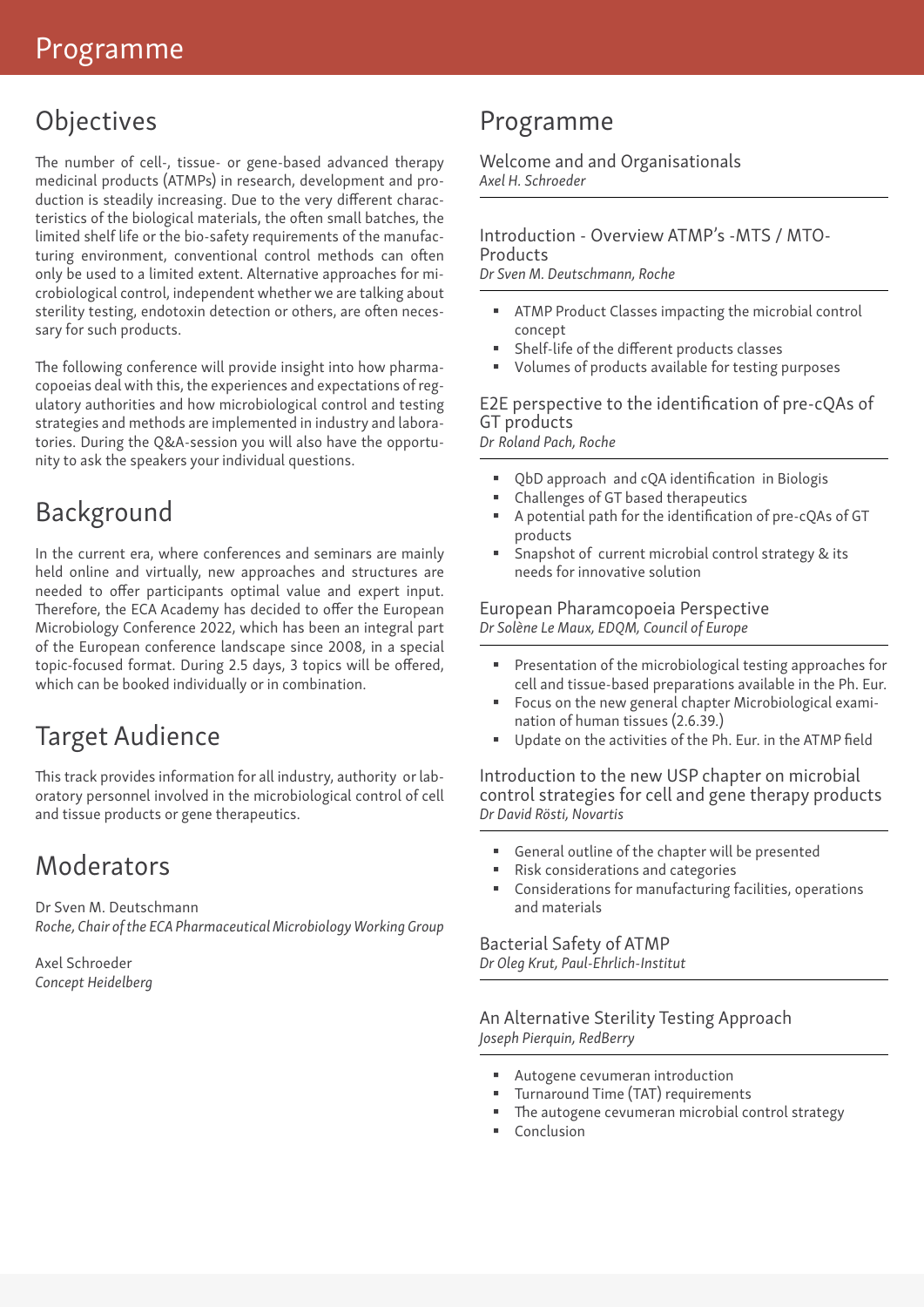### Viral safety concepts for ATMPs *Dr Johannes Blümel, Paul-Ehrlich-Institut*

- Control of raw materials
- Testing of cell cultures
- Viral vectors

Contamination Control of Therapeutic Virus Production *Dr Michael Ruffing, Boehringer Ingelheim*

- Safety strategy elements
- Control of adventitious agents throughout the manufacturing process
- Testing strategy for raw and starting materials, intermediates and DS/DP

Microbial control strategy for autogene cevumeran a cell-free, individualized, mRNA based ATMP *Dr Friedrich von Wintzingerode, Genentech*

- **Autogene cevumeran introduction**
- **Turnaround Time (TAT) requirements**
- The autogene cevumeran microbial control strategy
- Conclusion

Aseptic Process Validation in the Cocoon® Platform *Laura Sands, Lonza* 

- Strict adherence to aseptic processing guidelines is essential for ATMPs, such as cellular products or large viral vectors, that are unable to be terminally sterilized. Conducting Aseptic Process Validation for traditional ATMP manufacturing processes is complex due to the high number of manual manipulations and overall process complexity.
- Improvements in process robustness, efficiency, and contamination control can be realized by utilizing closed, automated, cell therapy manufacturing systems such as the Cocoon® Platform.
- The use of closed, automated manufacturing technologies is gaining traction and recognition by industry and regulatory agencies.
- Lonza will share data from in-house Aseptic Process Validation studies that demonstrate the ability of such systems to effectively produce sterile product and streamline Aseptic Process Validation.

# Speakers



Dr Johannes Blümel Paul-Ehrlich-Institut

Dr. Johannes Blümel is leading the virus safety sec-

tion at the Paul-Ehrlich-Institut, Langen. He is dealing with assessment of virus safety and TSE safety of blood products and recombinant DNA products such as monoclonal antibodies for clinical trials and marketing authorization. He participates as expert in EMA-Biologics Working Party (BWP) and EDQM TSE-certification procedure. Further, he is working in several research projects on virus inactivation and virus removal. Prior to joining the Paul-Ehrlich-Institut in 1998, Dr. Blümel worked at the University Hospital, University of Bonn (1993- 1998) He performed basic research on virus replication and received a five years training in medical virology and virus diagnostics. Dr Blümel completed his Diploma Study in Biology (molecular genetics, microbiology, biophysics and physical chemistry) in 1991 at the University of Freiburg, Germany. He received his Ph. D. degree at the Department of Virology, University of Freiburg, Germany (1993). In 2010 he received teaching graduation (Habilitation) in Medical Virology from the University Frankfurt.



### Dr Sven Deutschmann Roche

Head of Global ASAT Adventitious Agents Testing & Alternative Microbiological Methods, Global Analyti-

cal Science & Technology. Sven M. Deutschmann studied biology at the University of Brunswick. In 1995 he joined Roche Diagnostics GmbH. Currently, Sven Deutschmann is Head of Global ASAT Adventitious Agents Testing & Alternative Microbiological Methods, Global Analytical Science & Technology. Besides his local and global responsibilities he is a member of several microbiological expert groups, ,e.g at the German Pharmacopeia Commission, in the Working Parties "Bacterial Endotoxins", and Expert Group 1 "Biological Methods and Statistical Analysis" of the European Pharmacopeia Commissions. In addition, he is chairman of the Advisory Board of the ECA "Pharmaceutical Microbiology Working Group".



### Dr Oleg Krut Paul-Ehrlich-Institut

In March 2017, Dr. Oleg Krut became head of the "Mi-

crobiological Safety" section in the Microbiology division. The main focus of his work is on developing concepts for

ensuring the microbiological safety of biomedicines. In his research projects, Oleg Krut develops and establishes novel methods for detecting microorganisms in blood components, as well as cell and gene therapies. With a doctorate in medicine, he previously worked as a researcher at the Institute for Medical Microbiology, Immunology & Hygiene of the University Hospital of Cologne.



Dr Solène Le Maux EDQM

Solène holds a PhD in biochemistry from the Institut Agro Rennes, France, which was conducted in association with the Teagasc Research Centre, Ireland. Following post-doctoral research and research officer positions in a con-

sortium of industrial research for functional food and health in-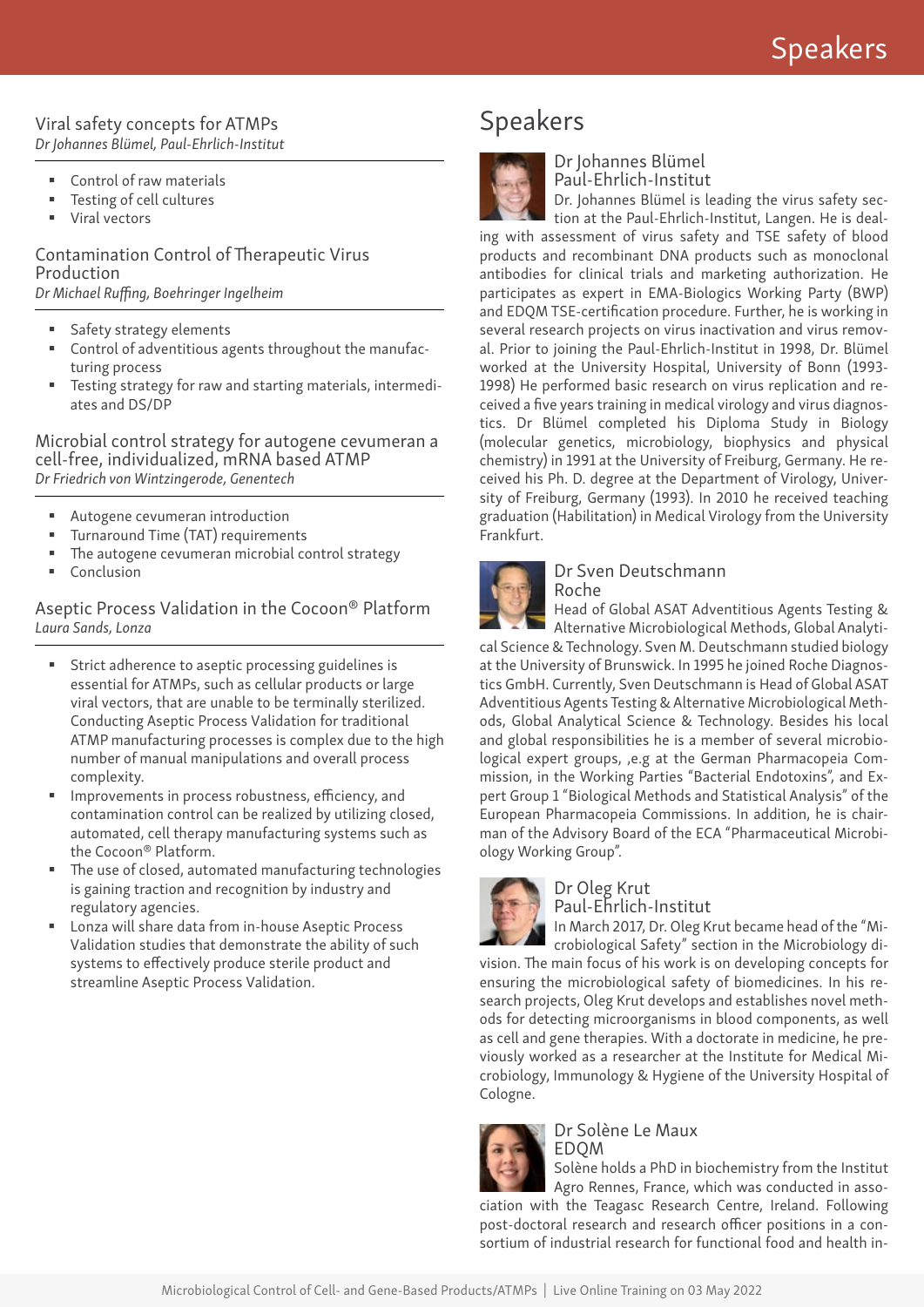novation, she joined the pharmaceutical industry as an analytical expert. Here she was principally responsible for the life cycle management of analytical methods. In 2020, she joined the EDQM as a Scientific Programme Manager in the European Pharmacopoeia Department, with responsibilities for a number of Expert Groups including Cell Therapy Products and Gene Therapy Products Working Parties.



Dr Roland Pach Roche

Dr Roland Pach holds a PhD in molecular parasitology at the University Fribourg analysing the in-

tracellular trafficking of transgenic RNA in human pathogens. Prior Roche, he was leading the Analytical Development department at Berna Biotech (former Swiss Vaccine and Serum Institute) and the QC department of Bio-Process Development at Merck Serono. Roland is the global CMC Analytical Technical Lead in the cancer vaccines and cell- & gene therapy (CGT) area of Roche more than 10 years. In his assigned area, he represents Roche in external development projects, industrialconsortiums like CGT BioPhorum andnumerous due diligences of in-licensingcandidates or companies in the CGT fields. In his second role at Roche as globaltechnical development leader, he had led successfully new formats like immunotoxinsfrom pre-clinics into entry to human (EiH).



Joseph Pierquin Redberry

Joseph Pierquin started his career as an R&D engineer before joining Air Liquide in 2004 where he

served as R&D program director, in charge of the group project portfolio in process control and instrumentation. He joined Merck Millipore in 2008 where he led the product development activities (Quantum, Milliflex Rapid for Sterility Testing) of the Biomonitoring Business Unit. In 2012, he founded Advencis, a company which developed an innovative growth-based method in rapid microbiology (acquired by bio-Mérieux in 2014). In 2017, he co-founded Redberry which commercializes a new generation of solid-phase cytometry technology providing very fast and quantitative results in a fully automated way. Joseph is a former student of Ecole Normale Supérieure in Cachan and holds a PhD from the University of Lille, France.



Dr David Roesti Novartis

Dr. David Roesti holds a PhD in microbial ecology from the University of Neuchâtel, Switzerland

and has 20 years of experience in the field of microbiology within various domains (drug product manufacturing, food microbiology, biogas production, microbial interactions in the rhizosphere). Currently he works at Novartis Pharma AG in Stein Switzerland in the Manufacturing Science & Technology department and is responsible to define the microbial control strategy at the asite and is a global subject matter expert in microbiology for the Novartis group. Prior to this assignment, he led the Rapid Microbiological Methods team at Novartis Pharma AG and was the laboratory supervisor for the microbiological testing of non-sterile drug products at Novartis Pharma Stein AG. Dr. Roesti is an elected member of the General Chapters Microbiology Expert Committee of the United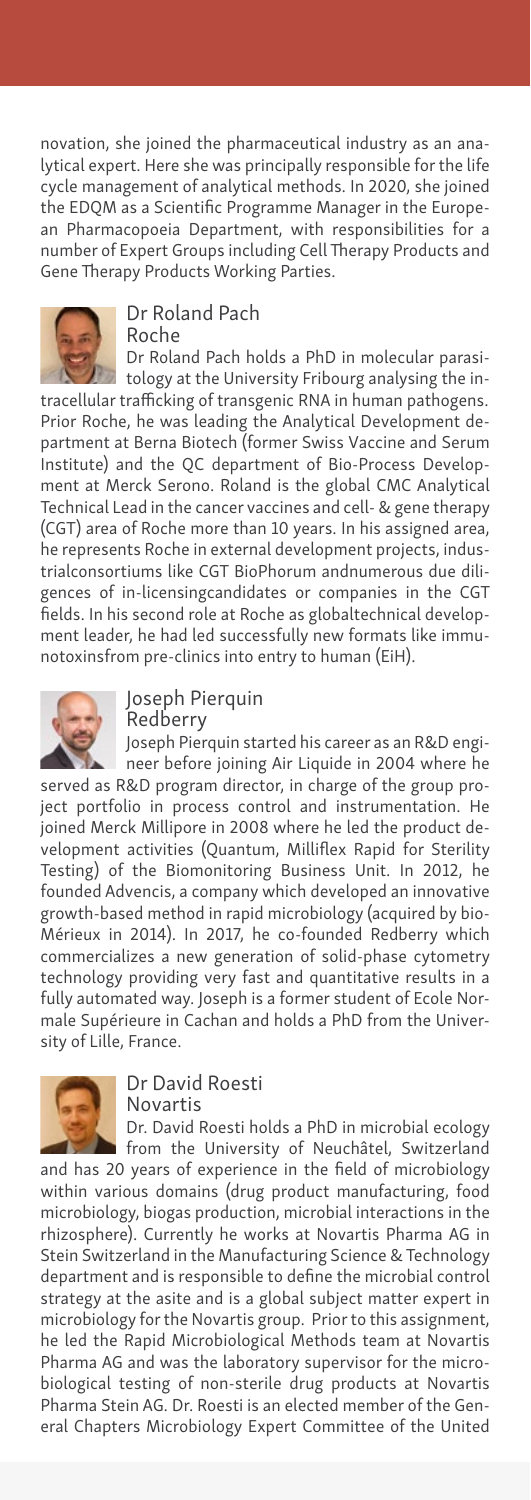States Pharmacopoeia 2020-2025 revision cycle and is a member of the advisory board of the European Compliance Academy Microbiology Group. Finally, Dr. Roesti is main author or co-author of many different publications in either peer-reviewed journals or book chapters and has regularly held presentations in scientific congresses or expert groups.



# Dr Michael Ruffing Boehringer Ingelheim

Michael is a biologist and was trained as a postdoc in virology at the German Cancer Research Centre Heidelberg and at Hoffmann-La Roche prior to working for regulatory authorities in Switzerland and Germany. He then joined the devision Biopharmaceuticals of Boehringer Ingelheim in Biberach. After heading of the group Virology & Contamination Detection, Michael is now in the Analytical Development Biologicals Department of BI`s Innovation Unit responsible for adventitious agents topics of Biologicals including Virus Therapeutics.



Laura Sands Lonza

Laura Sands is the Head of Regulatory Affairs for Lonza's Personalized Medicine business unit. She

has over 20 years of experience in Quality and Regulatory within the Biotech industry, including 10 years supporting manufacture of Cell and Gene Therapy products. Laura has a degree in Biochemistry and Molecular Biology from the University of Maryland, Baltimore County and a Masters in Biotechnology from Johns Hopkins University.



# Dr Friedrich von Wintzingerode Roche/Genetech

Friedrich joined Roche-Genentech after earning his PhD in Microbiology and has over 20 years of

experience in Quality Control and Quality Assurance in the biopharmaceutical industry, working on various topics including microbiological testing, material specifications, environmental monitoring, cleaning analytics, and analytics for release. Friedrich has led several global technical teams (e.g. microbial identification, microbiological testing, endotoxin testing, and Low Endotoxin Recovery/LER) at Roche-Genentech. He co-chaired the PDA Low Endotoxin Recovery Task Force, which authored PDA Technical Report No 82 on LER. He is also a member of the PDA ATMP advisory board.